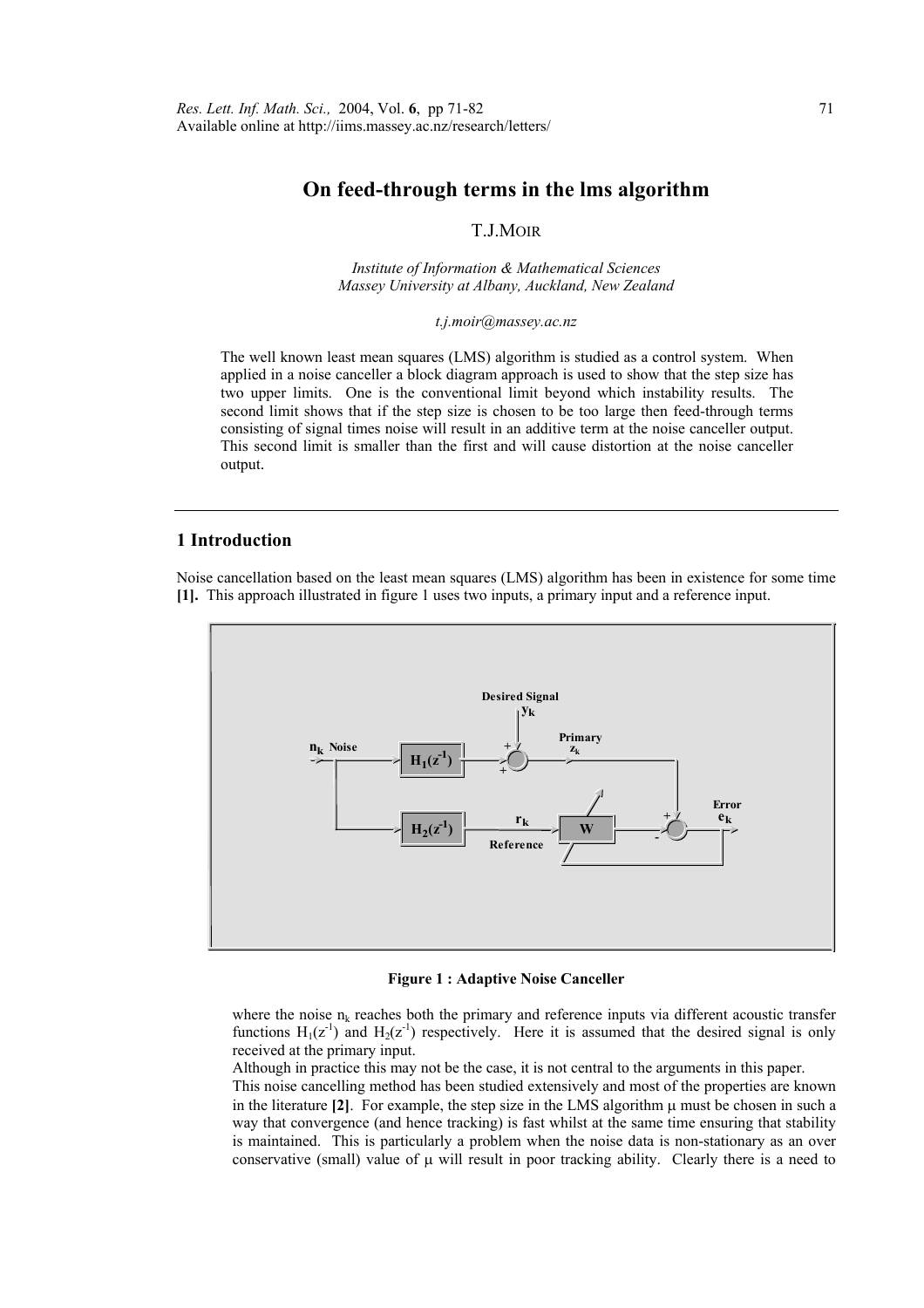select  $\mu$  as large as possible consistent with stability. The paper will show that even if  $\mu$  is chosen to be well within the bounds of stability (for example, one tenth of its theoretical maximum) then a second problem occurs. Cross modulation terms of signal x noise are fed through and appear as distortion on the final noise cancelled error output  $e_k$ .

### **2 The LMS Algorithm**

Consider the ordinary LMS algorithm applied to the noise cancellation problem of Figure 1.

$$
\mathbf{e}_{k} = \mathbf{y}_{k} - \mathbf{X}_{k}^{\mathrm{T}} \mathbf{W}_{k-1} \tag{1}
$$

$$
W_k = W_{k-1} + 2\mu X_k e_k
$$
 (2)

where the weight vector  $W_k = [w_0 w_1 \cdots w_n]^T$  and  $X_k$  is the vector of regressors of  $r_k$  given by  $X_k = [r_k r_{k-1} \cdots r_{k-n}]^T$ , n is the order of the adaptive filter with (n+1) weights. Define the variance of  $r_k$  as  $E[r_k^2] = \sigma_r^2$  where  $E[r_k] = 0$ . Also define the correlation matrix R =  $E[X_kX_{k}^{T}]$ . Then the two well established formulae for convergence become [2]. Convergence in the mean:

$$
\mu \prec \frac{1}{\lambda_{\max}}\tag{3}
$$

where  $\lambda_{\text{max}}$  is the largest eigenvalue of the correlation matrix R. Convergence is the mean square

$$
\mu \prec \frac{1}{(n+1)\sigma_r^2} \tag{4}
$$

By choosing the step size parameter  $\mu$  to satisfy (4) convergence in the mean (equation (3)) is automatically satisfied **[2]**. If equation **(4)** is used as an equality, the LMS algorithm will be unstable. Usually  $\mu$  is chosen to be at least one third of  $\frac{1}{2}$  $(n + 1)\sigma_r^2$  or even smaller values

### **[3, 4]**

#### **Control System Approach**

 Kwong **[5, 6]** has used modern control theory to explain some important properties of LMS, namely the effect of gradient noise and the optimum step size. Similarly, Dabis and Moir **[7]**  have examined the LMS algorithm using classical control theory. This work is extended in **[8]** to give an expression for  $\mu$  in terms of bandwidth.

It has been shown that

$$
\mu = \frac{\sqrt{1 - \cos \theta_B}}{\sqrt{2} (n+1) \sigma_r^2}
$$
\n(5)

and phase margin  $\varphi_m$ 

$$
\phi_m = \pi - \theta_B - \tan^{-1} \left[ \frac{\sin \theta_B}{1 - \cos \theta_B} \right] \tag{6}
$$

where  $\theta_B$  is the normalised bandwidth frequency in radians.

In [7, 8] the step size is analogous to a constant gain in a servo mechanism whilst  $\phi_m$  defines the stability. For example, for a maximum bandwidth  $\theta_B = \pi$  radians;  $\mu = \frac{1}{(n+1)\sigma}$  $(n+1)\sigma_r^2$  and the phase margin is zero degrees indicating instability as expected. For a more conservative bandwidth of  $\theta_B = 2\pi/10$  (one tenth the sampling frequency)  $\mu = 0.31/(n+1)\sigma_r^2$  with  $\phi_m =$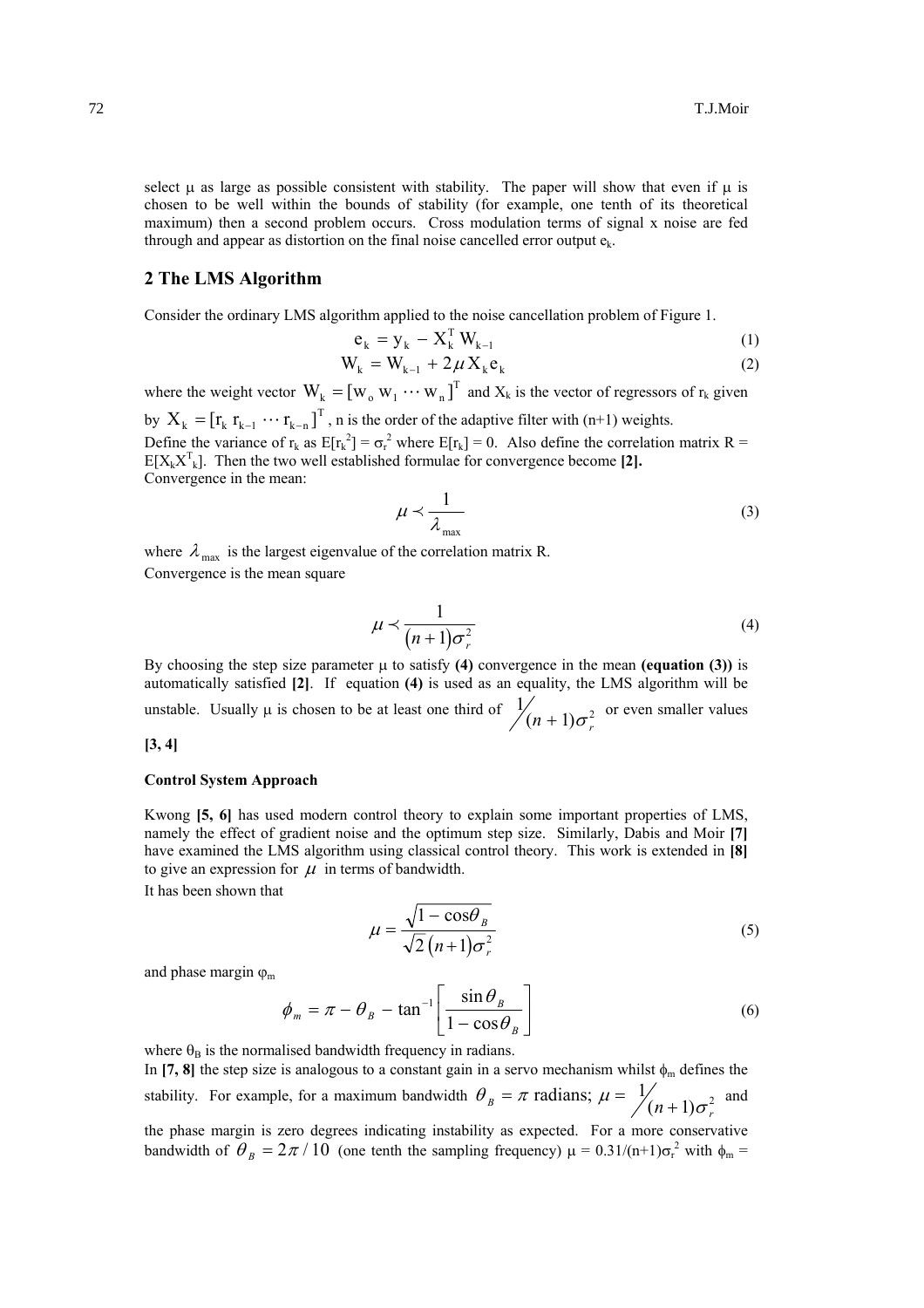72°, well within acceptable limits. The problem is further compounded by the fact that the gain within the closed loop system of the LMS algorithm is time varying. This is best illustrated with a block diagram. Suppose for simplicity that only one parameter is to be estimated. The block diagram for such a problem is shown in Figure **2**.



**Figure 2 : Block diagram of LMS for one parameter** 

 It can be seen that the block diagram consists of negative feedback around a discrete integrator with gain  $\mu$ . Two multipliers within the loop imply that the overall gain will vary from each sampling instant. Since all signals and noise are zero mean, u will define an average bandwidth via equation  $(5)$ . The unit delay  $z^{-1}$  in the feedback path ensures physical reliability of the algorithm as a closed-loop discrete control system cannot respond instantaneously. If the discrete integrator and unit delay are replaced with a continuous time integrator, then the closed loop system can theoretically never be unstable. This property that the gain for continuous time LMS has no upper bound has been noted by Karni and Zeng **[9]**. Both continuous and discrete versions of LMS have the same limitations on bandwidth which is born out with the following simple examples.

#### **3 Illustrative Examples**

 The following examples show that a much smaller value of step size is required than is predicted by stability considerations. Whilst the algorithm will be stable, an unacceptable amount of distortion will be present.

#### **Example 1**

Consider a periodic signal with periodic noise. Define  $H_1(z^{-1}) = m$  (a constant) and  $H_2(z^{-1}) = 1$ . Then  $r_k = \cos(\theta_k k)$ ,  $y_k = \cos(\theta_k k)$ ,  $z_k = \cos(\theta_k k) + m \cos(\theta_k k)$  where  $\theta_r = 2\pi f_r/f_s$  and  $\theta_v = 2\pi f_v/f_s$ The frequencies  $f_v$ ,  $f_s$ ,  $f_s$  are respectively the signal, noise and sampling frequencies.

Taking m = 2,  $f_s$  = 10kHz,  $f_v$  = 5Hz,  $f_r$  = 100Hz the LMS algorithm is examined with different  $\mu$ values.

The single weight to be estimated is  $w_0 = 2$ . Figures 3, 4 and 5 show this weight estimate and the error output for three  $\mu$  values obtained from equation **(5)**. The three bandwidths chosen are respectively as 1kHz, 100Hz and 10Hz.

 In Figure 3 it can be seen that the mean weight estimate is 2 but it fluctuates around this value. To get an expression for the weight vector it is necessary to look at the input to the integrator  $u_k$ in Figure 2. If the bandwidth of the integrator frequency response is too high  $u_k$  will pass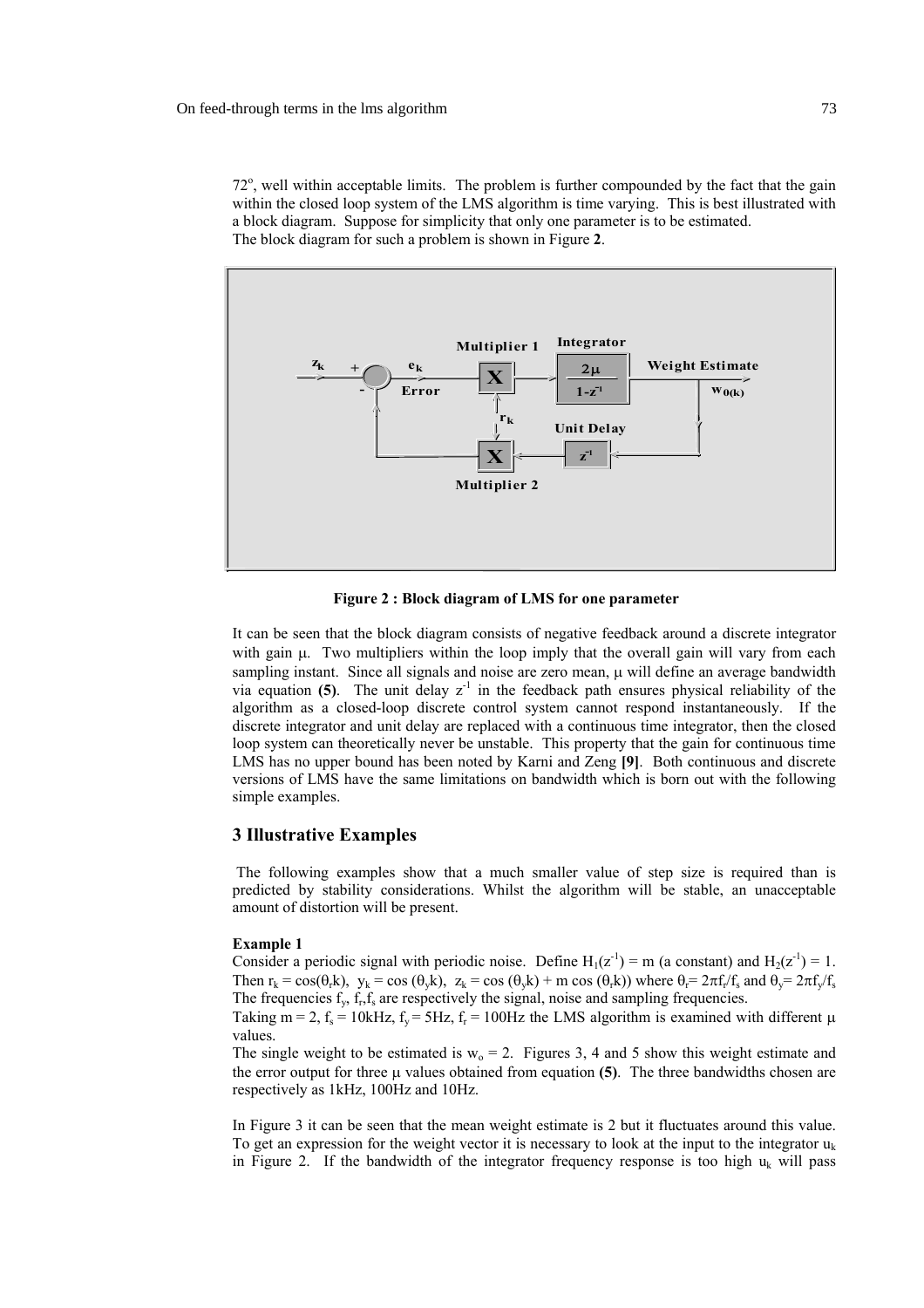through unfiltered. For high bandwidth  $e_k = \cos (\theta_k k) + m \cos (\theta_r k)$  and  $r_k = \cos (\theta_r k)$ . The integrator input  $\mu_k = e_k r_k$  which becomes

$$
u_k = \cos(\theta_y k) \cos(\theta_r k) + m \cos^2(\theta_r k)
$$
  
=  $\frac{1}{2} \cos((\theta_y + \theta_r)k) + \frac{1}{2} \cos((\theta_r - \theta_y)k)$   
+  $\frac{m}{2} (1 + \cos 2\theta_r k)$  (7)

 Equation **(7)** describes a double sideband suppressed carrier waveform (DSSC), a DC term m/2 and a term at twice the reference frequency (200Hz). The DSSC spectrum is centred at 100Hz with side bands at  $\pm$  5Hz. For a bandwidth of 1kHz (one tenth sampling frequency) all the frequencies in **(7)** will pass unfiltered and this is what appears in Figure 3.



**Figure 3 Weight Estimate for 1kHz Bandwidth**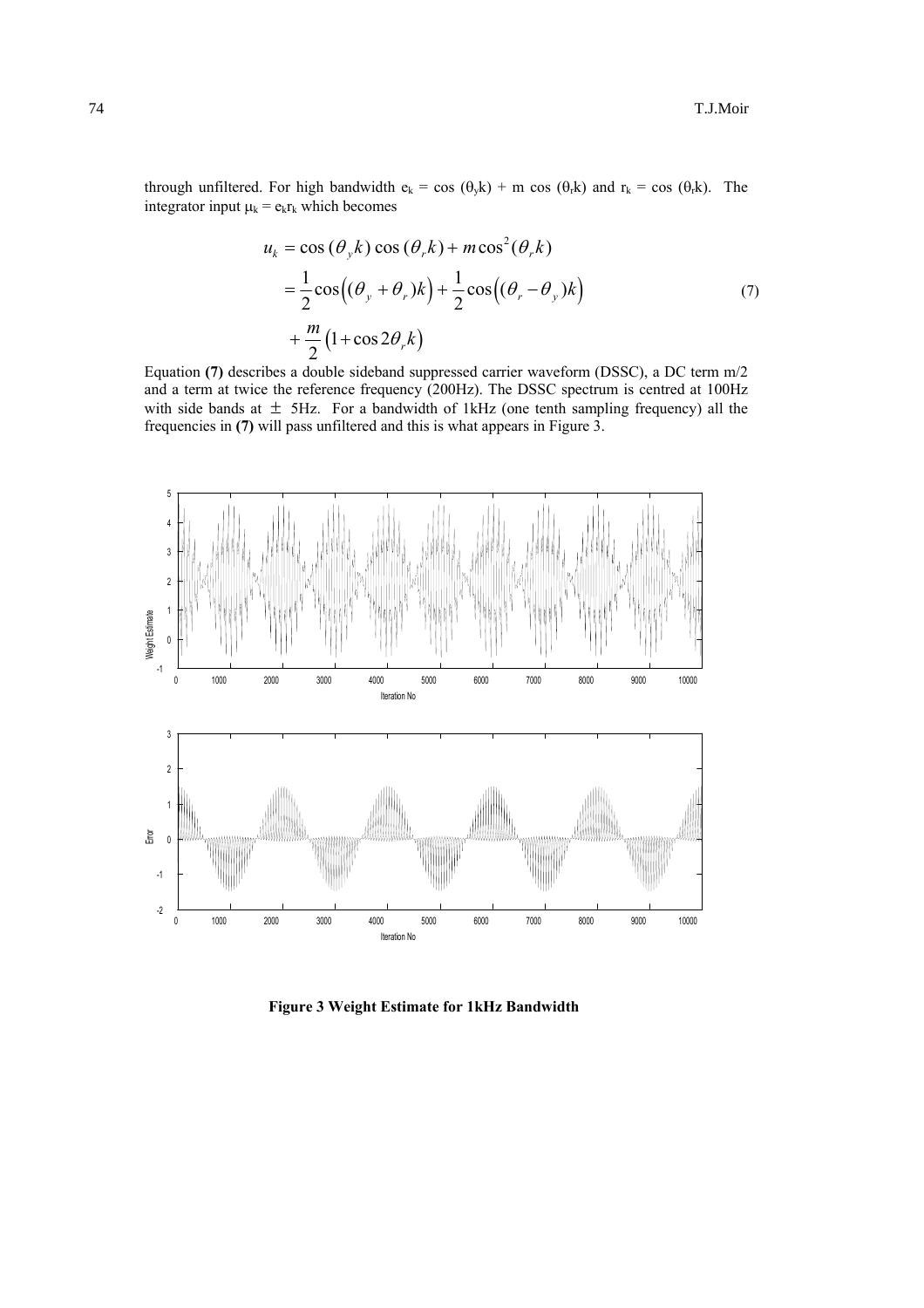

**Figure 4 Weight Estimate for 100Hz Bandwidth**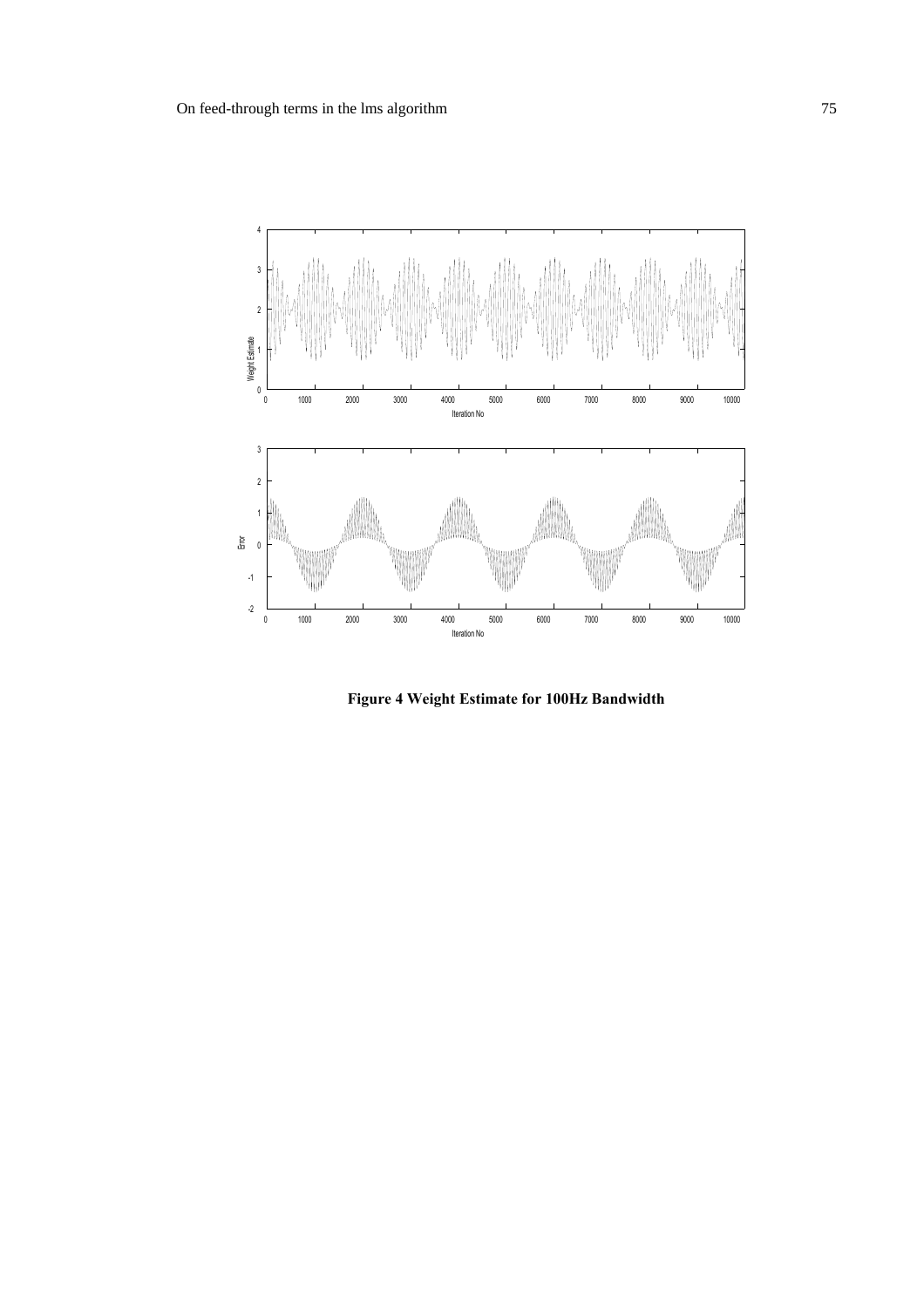

**Figure 5 Weight Estimate for 10Hz Bandwidth** 

 In Figure 4, the bandwidth drops to 100Hz and the term at 200Hz becomes filtered leaving DSSC as the weight estimate with a DC level. The error signal (signal estimate) is still severely distorted. Finally in Figure 5 when the bandwidth is 10Hz the error becomes the 5Hz signal and the weight becomes closer to 2. Since the bandwidth has been reduced by a decade the feedthrough term has also been reduced by 20dB (single integrator dynamics). If the bandwidth is reduced further the noise can be almost entirely removed at the expense of slow adaptation. For this example the DSSC waveform will have a spectrum with upper sideband at 105Hz and lower sideband at 95Hz. Therefore by choosing the bandwidth of the LMS algorithm via (5) to be an order of magnitude less than 95Hz the DSSC is attenuated sufficiently. In phaselock loops (PLL's) a related problem exists where  $2f_c$  ( $f_c$  is the carrier frequency) terms permeate onto the demodulated baseband signal. In PLL's the bandwidth is usually chosen to be  $(2f_c/10)$ . For LMS by analogy it must be  $f_L/10$  where  $f_L$  is the lowest sideband in the product of primary x reference.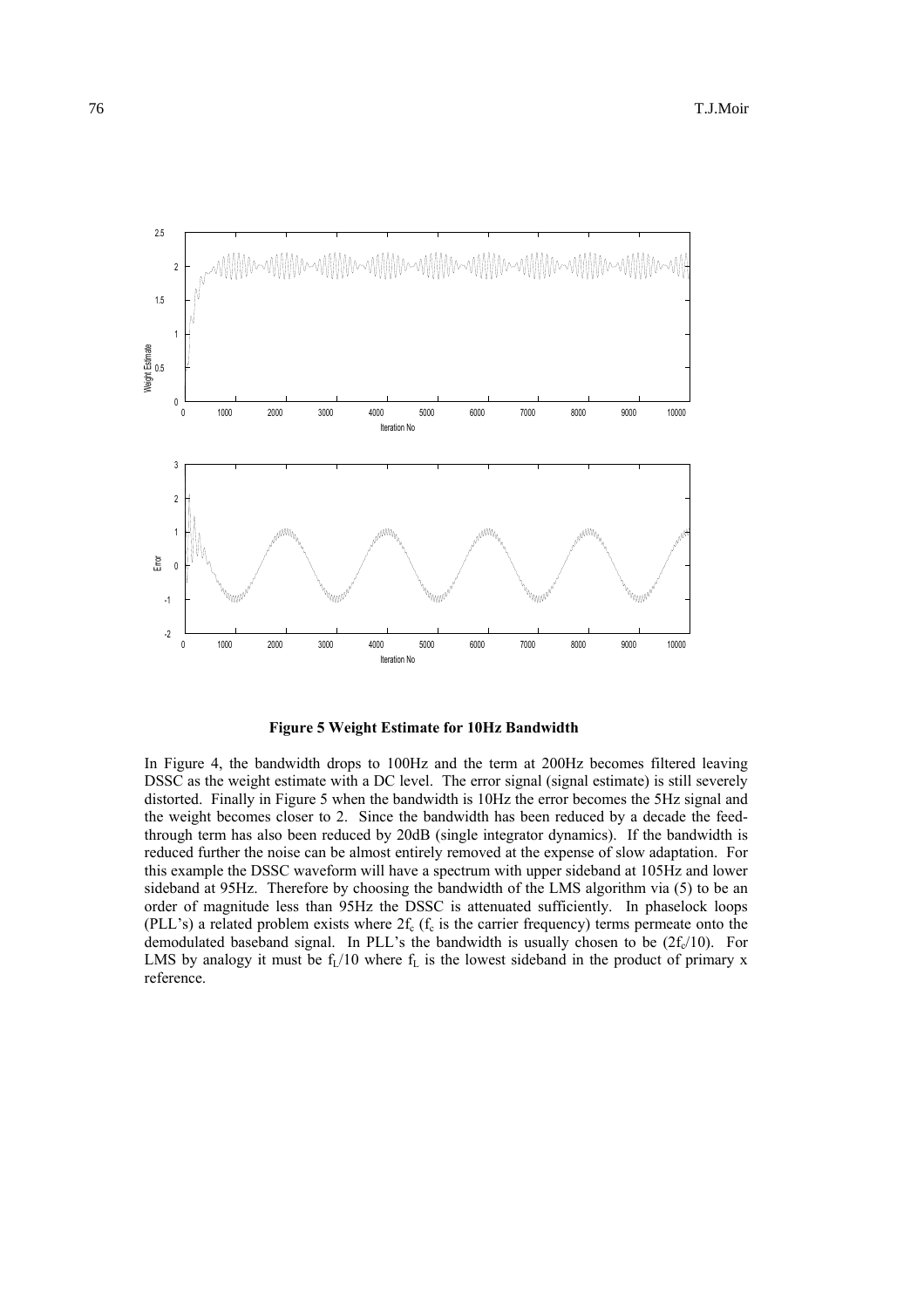### **Example 2**

 Consider a periodic signal at a frequency of 100 Hz with sampling frequency 10kHz. The noise is narrowband with bandwidth 40Hz centred also at 100Hz. The noise is generated by passing zero-mean white Guassian noise with unit variance through a fourth order discrete IIR Butterworth filter. The set-up is as shown in Figure 1 with the filter

 $H_1(z^{-1}) = B(z^{-1}) / A(z^{-1})$  and  $H_2(z^{-1}) = 1$ . The polynomials  $B(z^{-1})$  and  $A(z^{-1})$  were generated using MATLAB and are respectively

$$
A(z^{-1}) = 1 - 8z^{-1} + 27.45z^{-2} - 54.4z^{-3} + 67.4z^{-4} - 53.5z^{-5} - 26.6z^{-6} - 7.5z^{-7} + 0.94z^{-8}
$$
  

$$
B(z^{-1}) = 10^{-6} (0.024 - 0.096z^{-2} + 0.145z^{-4} - 0.096z^{-6} + 0.024z^{-8})
$$

The adaptive filter was chosen to be order  $n = 20$ . Figures 6,7 and 8 show the error (the signal estimate) for bandwidths of 1kHz, 100Hz and 10Hz respectively.



**Figure 6 Signal Estimate for 1kHz Bandwidth**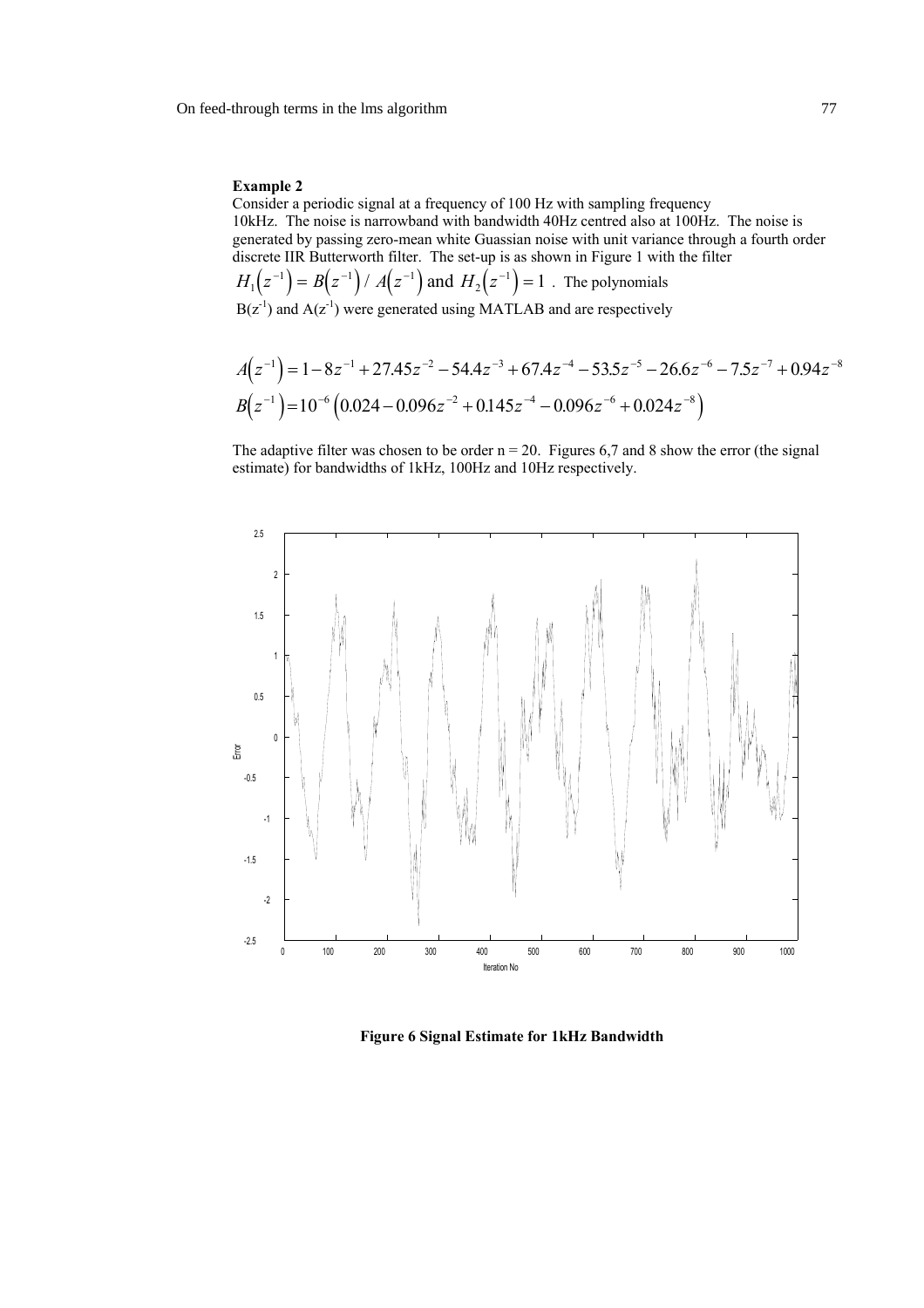

**Figure 7 Signal Estimate for 100Hz Bandwidth**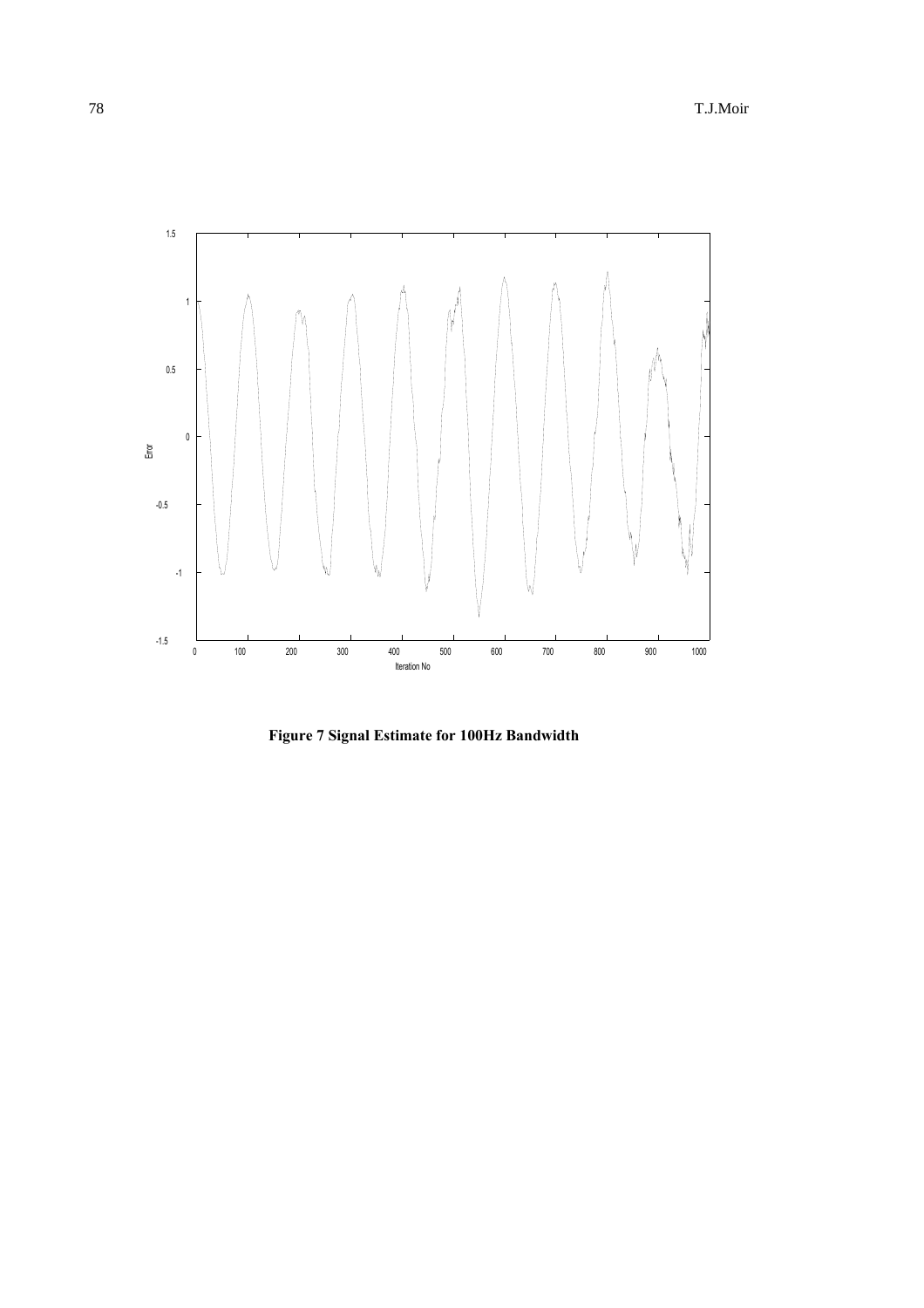

#### **Figure 8 Signal Estimate for 10Hz Bandwidth**

As expected the signal to noise ratio improves with a reduction in  $\mu$ . In example 1, the bandwidth of the LMS algorithm is reduced so as to significantly reduce the lowest sideband in the spectrum of the product of the primary x reference signals. Since in this case the reference signal is white noise, the product will have power across the spectrum. Only the DC content of this product is required by the integration of the LMS algorithm. By reducing the bandwidth sufficiently some feedthrough terms are attenuated at the expense of poor tracking. In order to achieve good cancellation (reduction in feedthrough terms) and high bandwidth a modification is required. If the reference signal  $r_k$  is filtered by a high pass filter up to say 2kHz, then there will be negligible power below that frequency. For this example a tenth order IIR Butterworth highpass filter was used. Figures 9 and 10 show the noise cancelled signal for bandwidths of 1kHz and 100Hz respectively.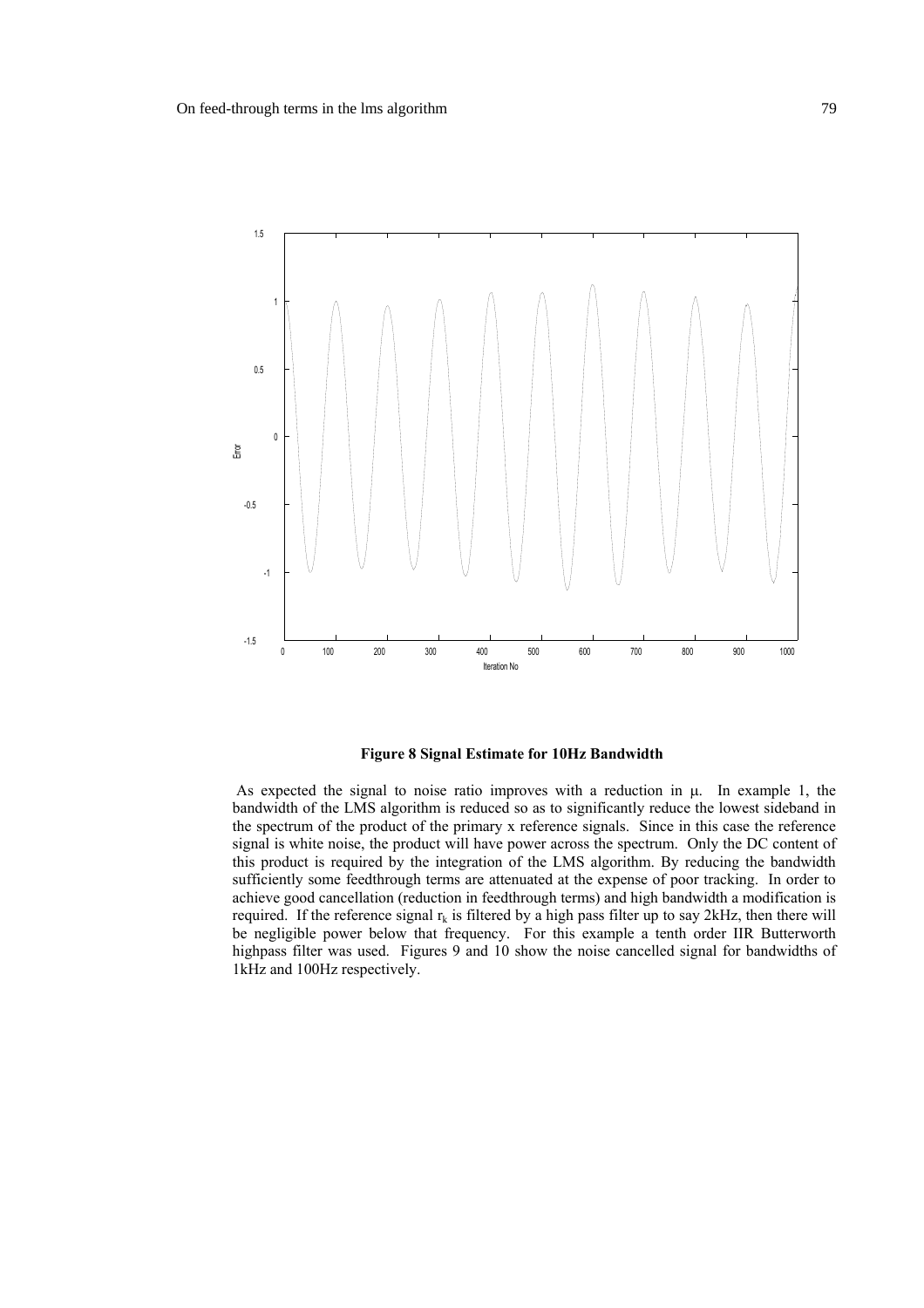

**Figure 9 Signal Estimate for 1kHz Bandwidth**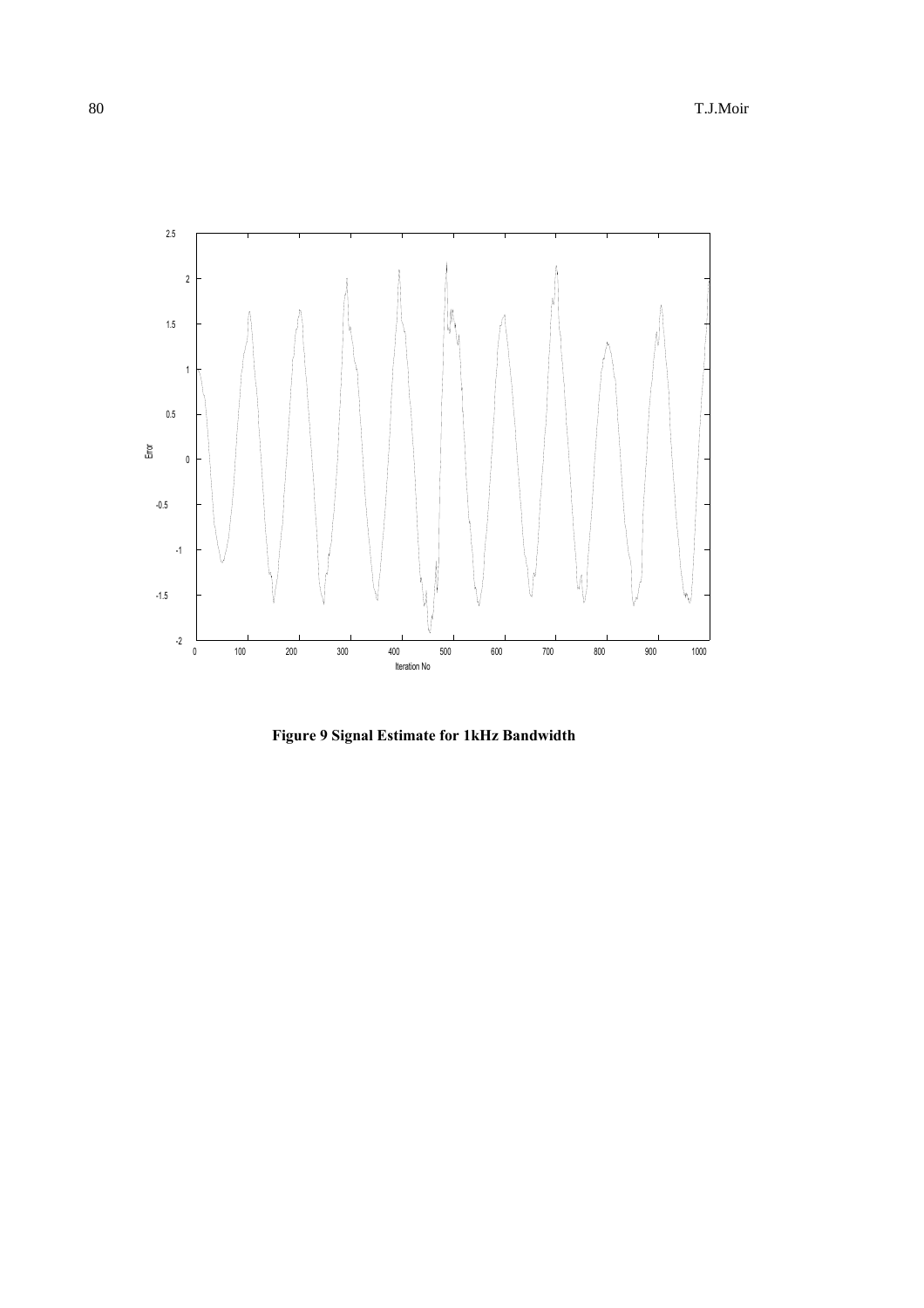

#### **Figure 10 Signal Bandwidth for 100Hz Bandwidth**

 Comparing Figures 6 and 9 show the improvement in highpass filtering the reference signal before applying it to the LMS algorithm. Figures 10 illustrates the near perfect recovery of the original waveform except for minor amplitude modulation.

### **5 Conclusions**

 It has been shown that there is advantage in considering the LMS algorithm as a control system as applied to noise cancellation.

 If the spectrum of the primary and reference signals are known, *a priori,* (a practical proposition) then the best strategy can be used to obtain maximum tracking ability and good filtering action. It has been shown that cross modulation terms will feedthrough and cause distortion if  $\mu$  is chosen to be too large. Conversely, it is well established that for small  $\mu$  the convergence will be slow. To obtain the best value for  $\mu$  *the lowest sideband frequency in the spectrum of the product primary x reference must be sufficiently attenuated*. This sideband frequency defines the nominal bandwidth of the LMS algorithm and hence  $\mu$  via equation (5). When the reference is wideband, it is possible to highpass filter it to attenuate frequencies below a defined bandwidth. The bandwidth will be as high as possible consistent with closed-loop stability. These methods give fast convergence and hence good tracking whilst maintaining good filtering action. The results apply equally to continuous time LMS where stability is less of a problem than the discrete case since µ is not upper bounded **[9]**.